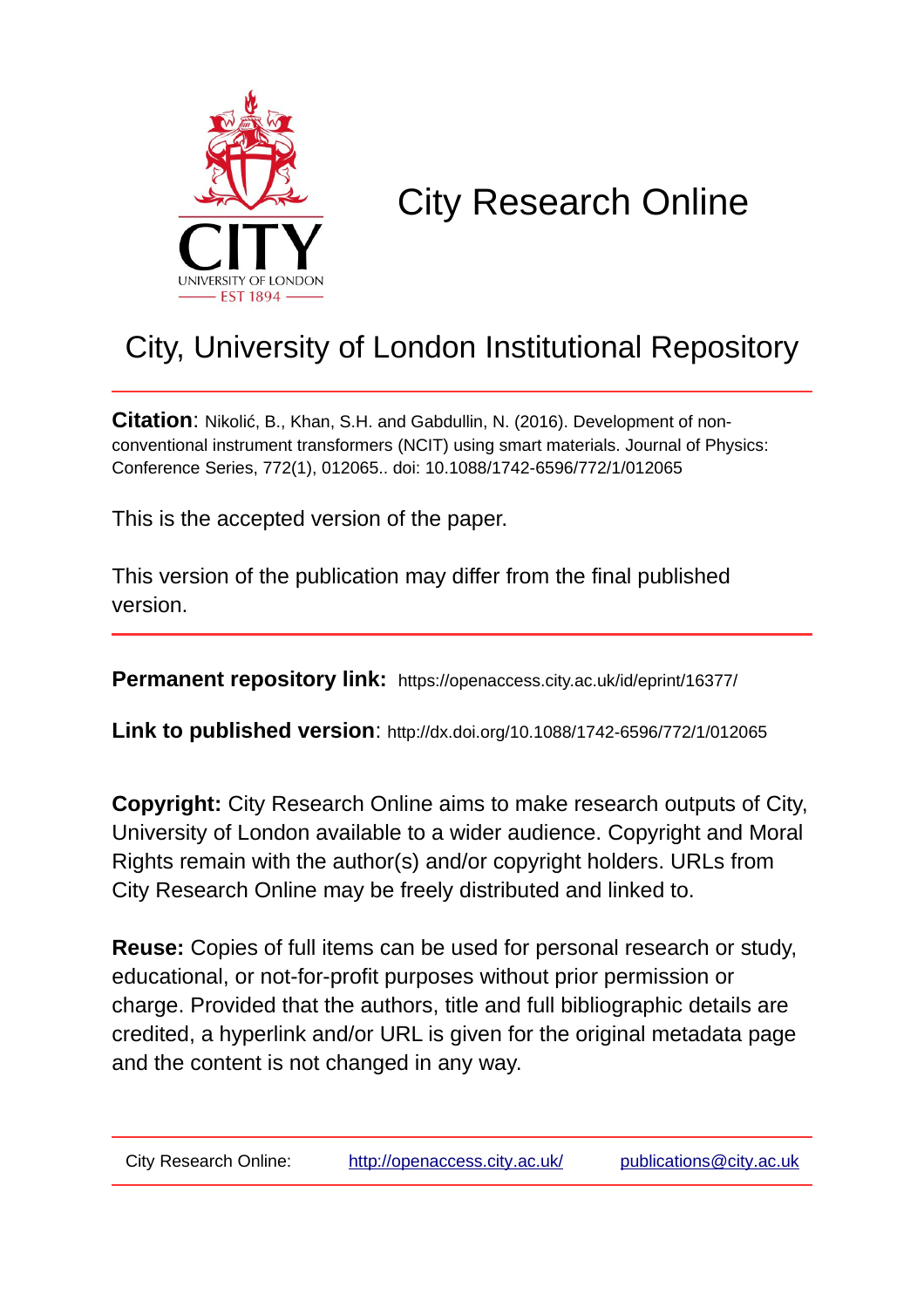### **Development of non-conventional instrument transformers (NCIT) using smart materials**

#### **Bojan Nikolić, Sanowar Khan and Nikita Gabdullin**

City University London, Northampton Square, London EC1V 0HB United Kingdom

E-mail: bnikolic@ieee.org

**Abstract.** In this paper is presented a novel approach for current measurement using smart materials, magnetic shape memory (MSM) alloys. Their shape change can be controlled by the application of magnetic field or mechanical stress. This gives the possibility to measure currents by correlating the magnetic field produced by the current, shape change in an MSMbased sensor and the voltage output of a Linear Variable Differential Transducer (LVDT) actuated by this shape change. In the first part of the paper is presented a review of existing current measurement sensors by comparing their properties and highlighting their advantages and disadvantages.

#### **1. Introduction**

Under the term conventional instrument transformers is usually considered measurement of current and voltage using transformers with an iron core. Their design has reached its optimum and has not changed significantly over the last few decades. With the development of electronics and application of electronic circuits in all spheres of today's life, one of their main disadvantages came to the fore incompatibility with modern measurement equipment.

 This is one of the main reasons why the so-called non-conventional instrument transformers (NCIT) have gained considerable attention in recent years. NCITs are usually transformers without ferromagnetic core or those, which, instead of the standard iron core use other materials that have a better response to rapidly changing signals. As a part of measurement systems, different electrical circuits are used with NCITs. Moreover, they are often integrated in the NCIT. This design flexibility provides full compatibility with modern digital measuring devices and opens up possibilities for many applications.

 Today, there are many different devices and principles for current measurement. The existence of a significant number of papers dealing with this subject shows popularity and importance of this topic, but also shows that there still exist many unsolved problems and many challenges that need to be overcome. Some of the proposed measurement principles have already found industrial application, while others are still explored for such applications.

 This paper presents a review of existing principles for sensors for current measurement and proposes a novel approach using magnetic shape memory (MSM) smart alloys, which change shape when subjected to magnetic fields.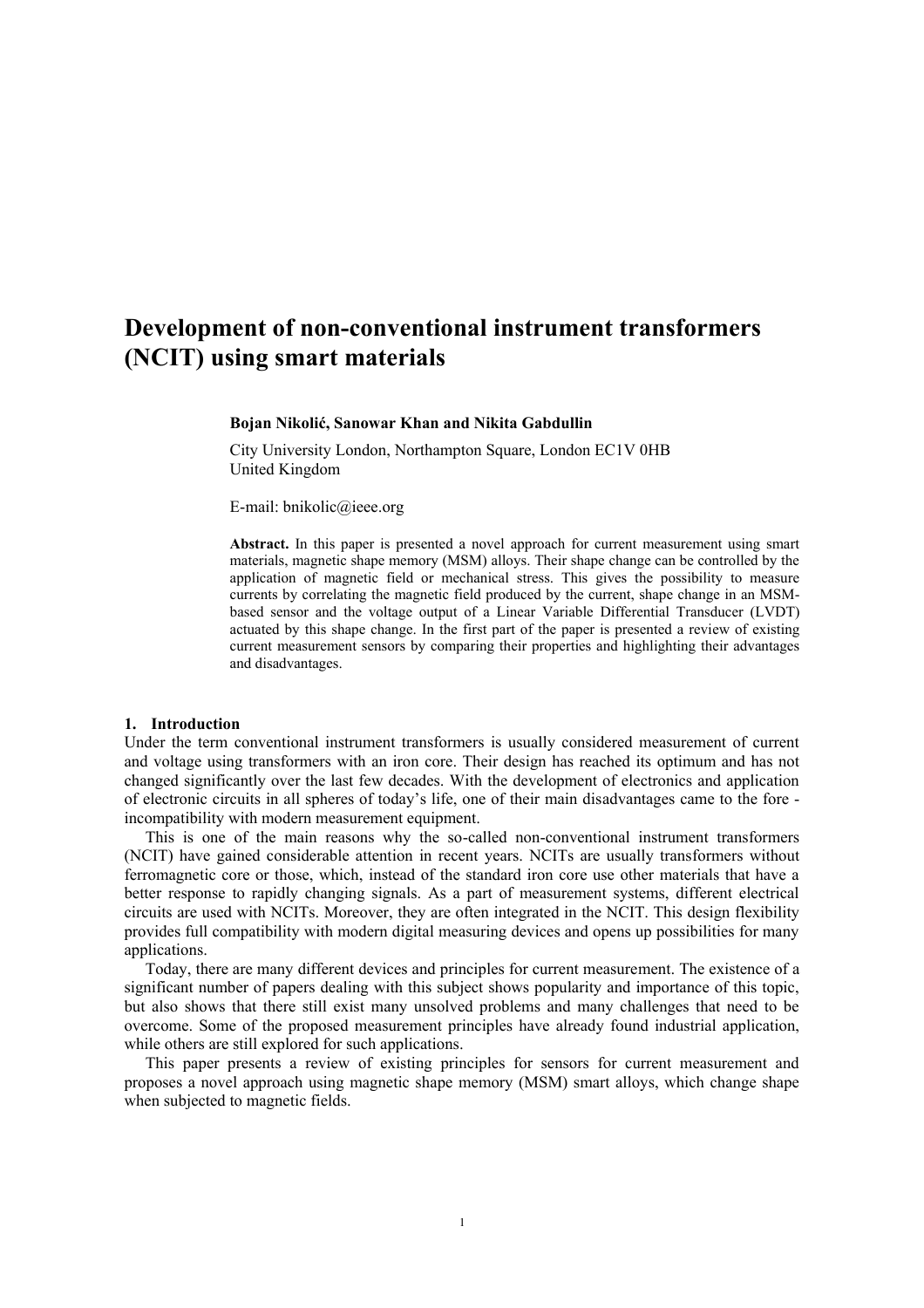#### **2. Sensors for current measurement**

#### *2.1. Rogowski coils*

One of the most popular sensors for current measurement is Rogowski coil. These coils do not have any ferromagnetic core, which allows measurement of current over a wide range. Using the same Rogowski coil, it is possible to measure currents larger than 1 MA and as small as few mA [1]. Furthermore, current measurement over this wide range is linear since there is no core that can get saturated.

Their measurement principle is based on "sensing" the magnetic field produced by current, meaning that they cannot be used for measurement of DC currents. The measurement frequency range is approximately 0.1 Hz-1 GHz [1], so they can be successfully used for the measurement of AC currents as well as transients.

 Rogowski coils are small, compact, lightweight and their power consumption is very low, which makes current measurements in high-voltage circuits easy and safe owing to the absence of any electrical connections with the measured circuit. There are also the so-called flexible designs of Rogowski coils which allow measurements without interrupting the current circuit. Rogowski sensors cause no disturbances to the measurement system since they draw no power from the main circuit and the inductance added into the circuit due to the presence of the coil is only a few pH [1].

 Moreover, these coils require almost no maintenance, except for periodical examination for physical damage if the coils are exposed to some harsh environment. They can be calibrated at any convenient current level and later used for any current level, including very large currents. They cause no damage by large overload.

 Furthermore, considering that the same device can be used for current measurement, control and protection and that it has low price, it is more than clear why Rogowski coils found wide applications in industry. However, there are several drawbacks which points to other instruments for current measurement.

 One of their main disadvantages is sensitivity to surrounding electromagnetic fields, meaning that some kind of shielding is needed. Their output is very small which necessitates proper grounding and shielding. The voltage on the coil's output is in order of  $\mu$ V for primary currents bellow 100A. However, at same time, such low sensitivity can actually be their advantage in some applications.

Measurement errors are typically in the range 5-20% of rated current [2], but there are some solutions which increased their accuracy [3] where the error is in the range of 0.5-5%. This problem is partly solved by the design of printed circuit board Rogowski coils, which have better accuracy (0.2-0.5%) and higher immunity to external fields compared to classical Rogowski coils, but at same time their output voltage is lower [4].

 Another drawback of Rogowski-coil based current measurement is the need for an integrator for vast majority of measurements. In addition to the fact that the integrator affects the accuracy and stability of Rogowski sensor, the measurements conducted usually require that sampling, A/D conversions and data transmissions are done at measurement locations, which can be impractical in some situations. This also means that if all these electrical components are placed at a high voltage site, a separate power supply is needed.

#### *2.2. Optical current sensors*

Optical current sensors usually use one of the two principles for measurement of current: change of fibre-grating wavelength or the Faraday's effect. There are two main types of fibre gratings: shortperiod gratings or fibre Bragg gratings (FBG) and long-period gratings (LPG). It should be noted at the outset that current sensors based on Faraday's effect (effect of plane rotation of polarised light when it travels through a magnetic field) have too low sensitivity for practical applications, are extremely difficult to implement in an accurate and stable way and may be only affordable for high voltage lines [5], [6]; this means more attention will be paid to sensors based on the first of the above optical principles.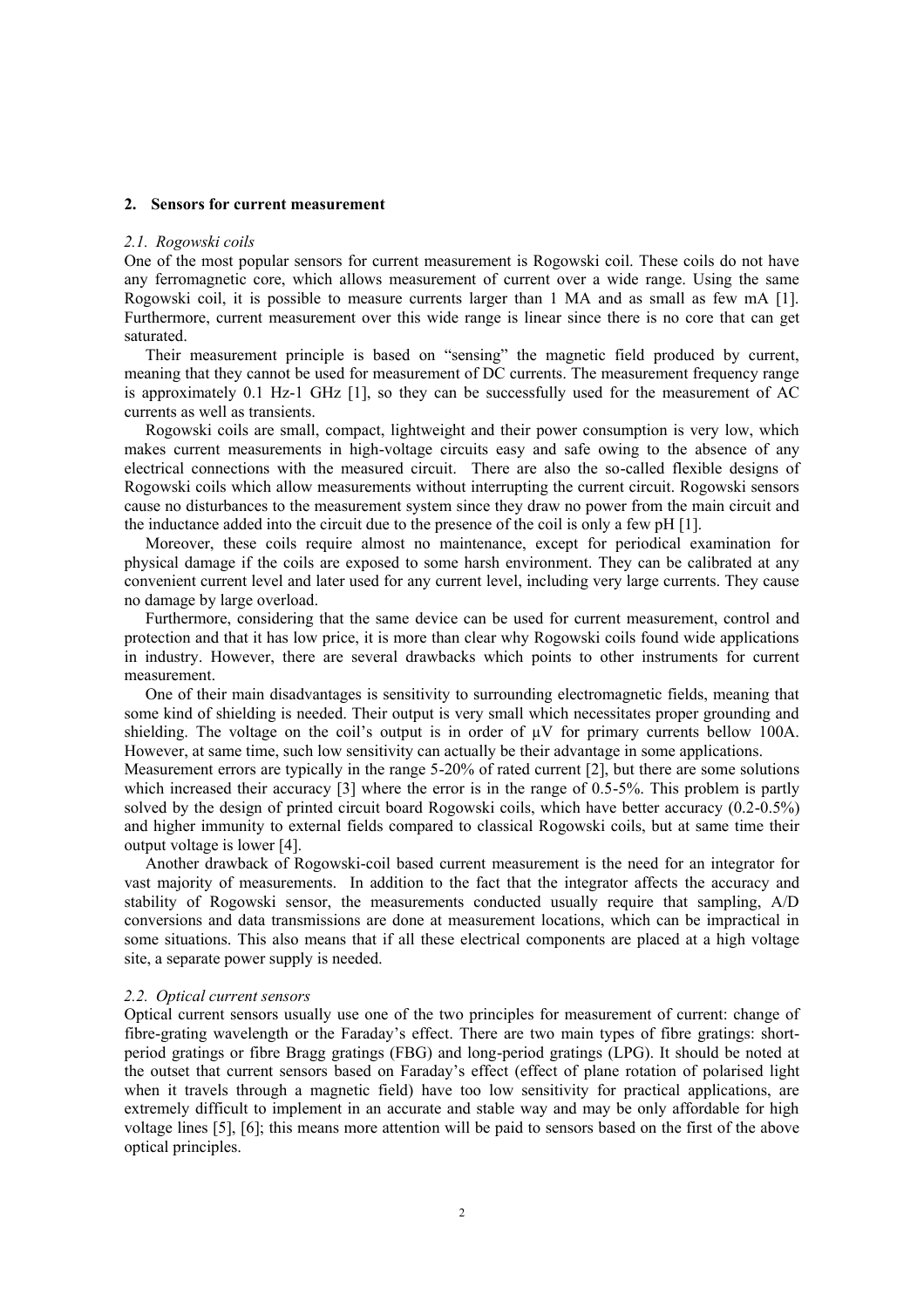One of the main advantages of optical sensors is the fact that there is an optical signal at their output which makes them very convenient for use in modern systems where a lot of fibre optics is used. Unlike Rogowski sensors optical sensors are not sensitive to surrounding electromagnetic fields and they are smaller and more compatible to the requirements of modern smart grids. Their nonconductive nature makes them electrically passive which, along with their chemical inertness make them an excellent choice for measurement in corrosive and explosive environments. Generally, optical sensors don't saturate and have linear outputs comparable to Rogowski sensors.

 Optical sensors are lightweight which helps to produce portable equipment, but also a collector, which contains all accompanying electrical components and, hence does not need to be placed near the measurement location when fibre optics is used. This is very useful for current measurement in the presence of high voltages. This is not only because it is easier to place equipment and manipulate later with it, but also because sensor electronics at the ground level is separated from sensing fibre optic at high voltage. They can be easily used for remote operations and inspections over long distances.

Even though it is possible to add to the list of very positive features of optical sensors features as large bandwidth and possibility to achieve highly accurate current measurements, there are also several drawbacks of this technology. They are very sensitive to vibrations, temperature and other environmental effects making outdoor installation complex. The temperature sensitivity of FBG is typically around 6 pm/˚C and for LPG can be as high as 3.4 nm/˚C [7]. Their output data are more unstable than those of the Rogowski coils [2].

The time delay of fibre optic current sensor's output signal is generally around 100 $\mu$ s [8], while some magneto-optical sensors (sensors which use the Faraday's effect) with GHz response have been produced [9]. One of the main disadvantages of current measurement using FBG or LPG is often very complex demodulation system needed for the wavelength shift measurement. High production costs due to high demand for materials and complex production process make it difficult for them to achieve mass production.

#### *2.3. Magnetic sensors*

Magnetic sensors attracted a lot of attention in recent years. This primarily attributable to the fact that these sensors are seen to be better in a good number of theoretical papers dealing with these materials and proposing different operating principles. The proposed measurement systems using magnetic sensors usually involve some other transducers and other technologies (very often optical fibre grating), what makes these systems very complex and susceptible to errors. So far many such magnetic sensors have been proposed. Among them are magnetoresistive sensors, which work on the principle that magnetic field affects the resistance of the sensor. This could be based on anisotropic magnetoresistance (AMR), giant magnetoresistance (GMR), magnetic tunnel junction (MTJ) and giant magnetoimpedance (GMI) sensors. Sensors which use magnetic force produced by measured current have been also proposed, as well as sensors made of magnetostrictive materials. Of particular interests are magnetostrictive materials, which belong to the group of giant magnetostrictive materials (GMM). All magnetic sensors are generally very small and light which makes them interesting for many applications.

 Magnetoresistive magnetometers can be energised by applying a constant current and the output voltage is proportional to the strength of magnetic field. They are especially attractive for low cost applications. Magnetoresistive sensors are generally energy efficient devices (for example, AMR sensors' power consumption is less than 1W) [5]. They can sense very low magnetic fields (for AMR sensors this can be as low as 0.1nT) as well as a quite strong fields (GMR sensors can be used in fields as large as 0.1T) [9].

 Increased interest in magnetostrictive sensor technology results from improvements in the performance of magnetostrictive materials and led to an increased use of these sensors for a wide range of applications.

 Despite what has been said earlier, these magnetic sensors have several serious drawbacks that prevent their even wider application. They tend to be highly nonlinear and suffer from hysteresis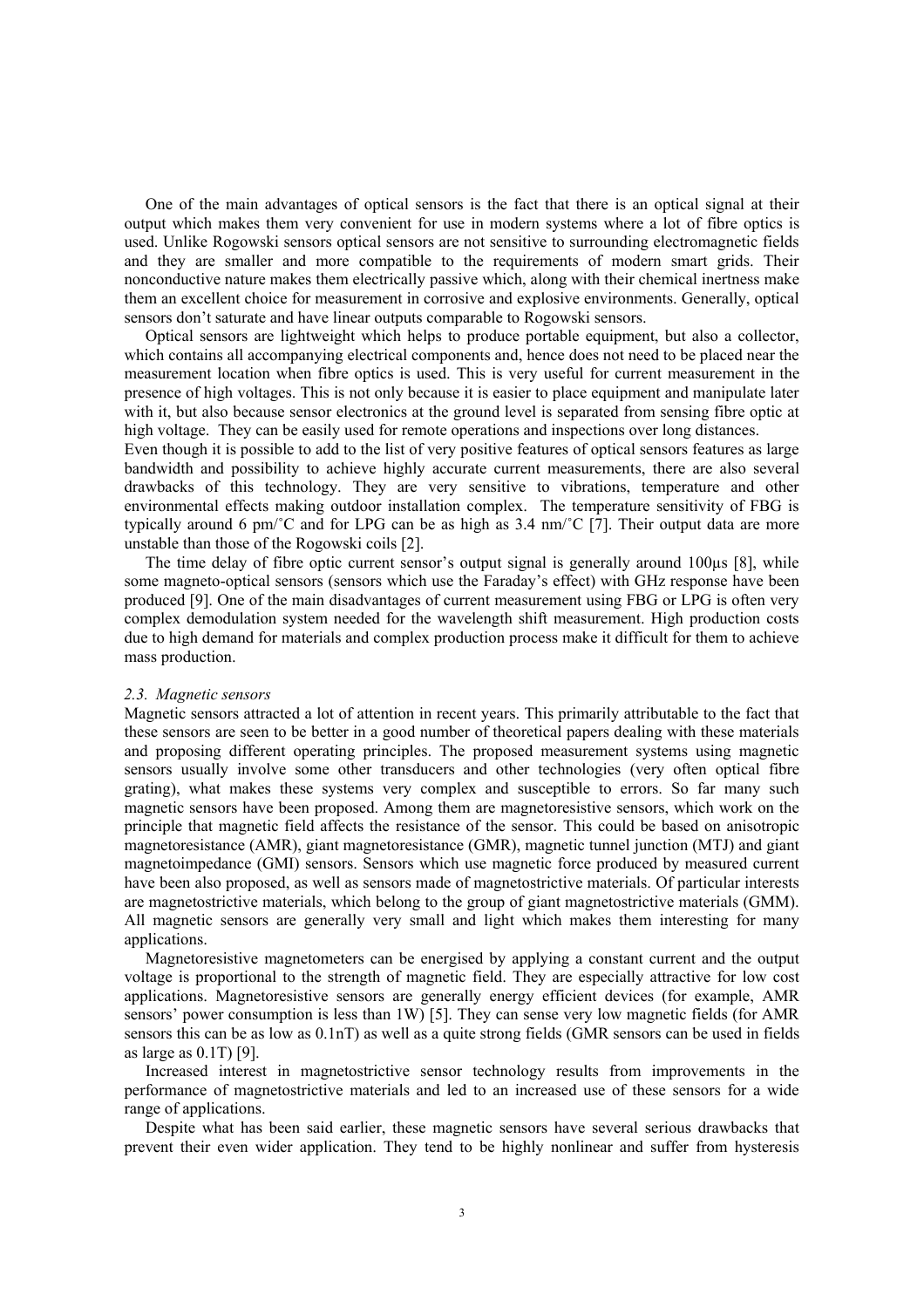which usually requires some compensation methods to be used to linearise the sensor. Besides, they are also sensitive to temperature changes and, often to vibrations. For example, magnetostrictive materials have a temperature dependence in the order of 5ppm/˚C [6].

 Magnetostriction is a unipolar phenomenon which means that a positive strain is produced for opposite directions of the magnetic field. Furthermore, relatively large magnetic field is needed to make use of the magnetostrictive property. Also since magnetostrictive sensors do not transduce current directly into an electrical form, at least one more step is needed for current measurement.

For magnetoresitive materials the change of resistance caused by an external magnetic field is very small. For example, for permalloy, which is the most common used material for AMR sensors, this is less than 4% [9].

The impedance of GMI sensors depends strongly on both the magnetic field strength and its frequency. To benefit from the GMI effect, high frequency current of the order of GHz is needed which limits their application as sensors [9].

#### *2.4. Hall effect sensors*

Another very popular method of measuring current is by the use of Hall effect sensors. These sensors have easier fabrication process and lower cost compared to Rogowski coils and optical sensors. They can measure currents over a relatively wide frequency range (from DC-1MHz [9]) provided that the current values are between 10mA and 35kA [10]. They are usually very small and linear (linearity errors less than 1% over significant operating range) [11] and have modest power consumption between 0.1-0.2W [9]. It is possible to install them without interrupting current circuit.

 In general, Hall effect sensors are sensitive to temperature, stress and ageing. Consequently these sensors have non-negligible offset and sensitivity drifts. Without calibration, the typical temperature drift is 500ppm/°C and ageing drift of up to 2% [12]. They are also affected by external magnetic fields and can be very sensitive to the relative positioning of the current-carrying conductor and the sensor. Hall effect sensors are usually made of semiconductor materials which are highly piezoresistive.

#### **3. Novel sensing principle based on 'smart alloys'**

Magnetic shape memory (MSM) alloys are relatively new "smart" materials which change their shape when subjected to external magnetic fields. The Ni-Mn-Ga alloys are the most studied MSM alloys which have been shown to have enormous potential to be used in actuators and sensors. MSM alloys have a remarkable magnetic field induced (MFI) strain, maximum theoretical value of which varies, depending on material's microstructure from 6% for the most studied five-layered modulated (10M) to 12% for non-modulated (NM) [13], [14]. These are more than one order of magnitude higher than maximum strains produced by conventional magnetostrictive and piezoelectric materials reaching strains of well-known thermal shape memory alloys. However, MSM alloys respond to magnetic field excitation significantly faster and are predicted to have very long fatigue life if certain operational conditions are met. As it is obvious from their reversible properties MSM alloys can be used both as position and stress sensors [15].

 The basic principle of a novel current sensor based on MSM alloys, proposed in this paper relies upon the proportionality of the strain produced by an MSM element which is subjected to a magnetic field produced by the current whose magnitude is being measured. This is shown schematically in figure 1 in which the output voltage, V generated by the LVDT is proportional to the strain, ε produced by the MSM element. This MSM strain is in turn proportional to the magnetic field B which is ultimately proportional to the current in the conductor, I (measurand).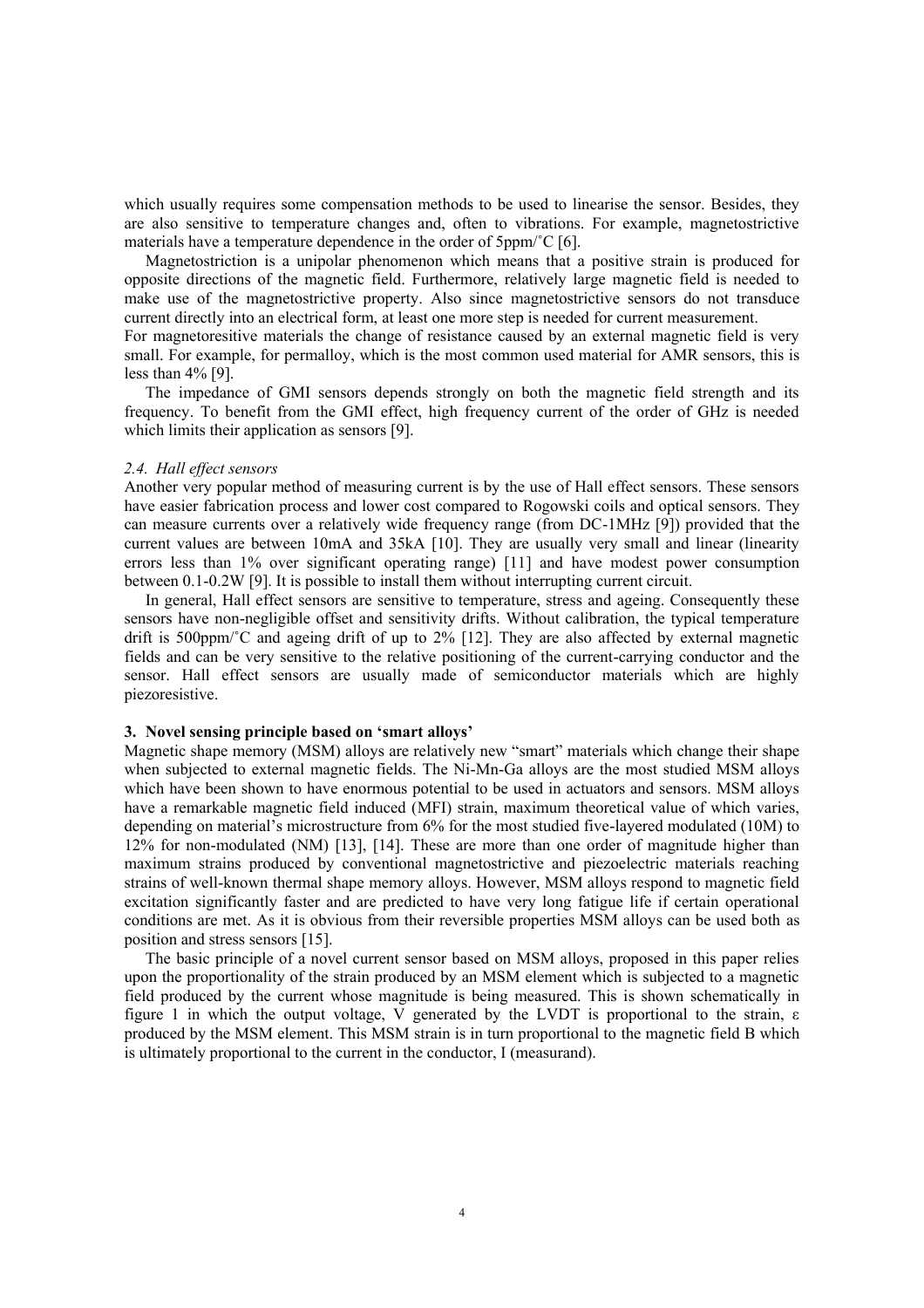

**Figure 1.** Schematic showing the proposed current-measurement system based on magnetic shape memory (MSM) alloys.

 The sensor system consists of an MSM element and a suitably coupled LVDT. The magnetic field (B) produced by a current (I) in the conductor is converted into displacement of the MSM element  $(\epsilon)$ which changes the output voltage (V) of the LDVT. This approach allows sensing of very high currents remotely essentially by sensing the magnetic field produced by these currents.

 The main disadvantages of the proposed MSM-based current sensors are attributable to temperature sensitivity and magneto-mechanical hysteresis of currently available MSM alloys. The former is associated with the upper temperature limit determined by the austenite-martensite transformation temperature of 60-80˚C [16] for conventional alloys and by the temperature-dependent twinning stress. The hysteresis is also associated with this twinning stress. The twinning stress can be seen as an energy barrier to be overcome for propagating twin boundaries in the MSM material and hence, changing the shape of the MSM element. Consequently the sensitivity of the proposed sensor is inversely proportional to the magnitude of the twinning stress. Twinning stress is still considerably high for conventional type I twin MSM elements. However, less studied type II twin crystals can be very promising for sensor applications due to low twinning stress which does not depend on temperature [17]. This results in very low hysteresis together with good temperature stability.

 Due to larger strain range MSM alloys can be used in applications where GMM materials are not adequate. For instance, a typical 20mm MSM element with 5M microstructure elongates by up to 1.2mm under no larger than 0.6T magnetic field if the mechanical load is small [18]. Furthermore, relatively high magnetic field is needed to "activate" an MSM element which essentially suggests their possible application for measuring only large currents.

#### **4. Conclusions**

It seems the incompatibility of conventional measurement transformers with modern equipment is one of the main reasons for searching novel current-sensing and measurement solutions based on different alternative principles. The first part of this paper gives a brief overview of already existing sensing principles of current NCITs by comparing their properties and focusing on their advantages and disadvantages.

 Although Rogowski coils, Hall sensors, conventional optical sensors as well as measurement principles based on FBG are dominant at the moment, there are still many unsolved problems.

 In this paper, though at an early stage we have proposed the concept of a novel alternative approach for current measurement using magnetic shape memory (MSM) smart materials. The main idea behind this approach is to correlate the magnetic field produced by the current to be measured with the output voltage of an LVDT actuated by the shape change of an MSM element under the magnetic field.

There are, however many challenges to be overcome before a viable prototype can be designed, built and tested under laboratory and 'field' conditions. These include magneto-mechanical and thermomechanical stability of MSM material under variable ambient conditions, achievement of high degree of linearity at every stages of transition between the physical sub-systems shown in figure 1. This essentially means ensuring linearity of interdependent variables *I*, *B*, *ɛ* and *V*. This work is being undertaken at present by numerical finite element modelling and design.